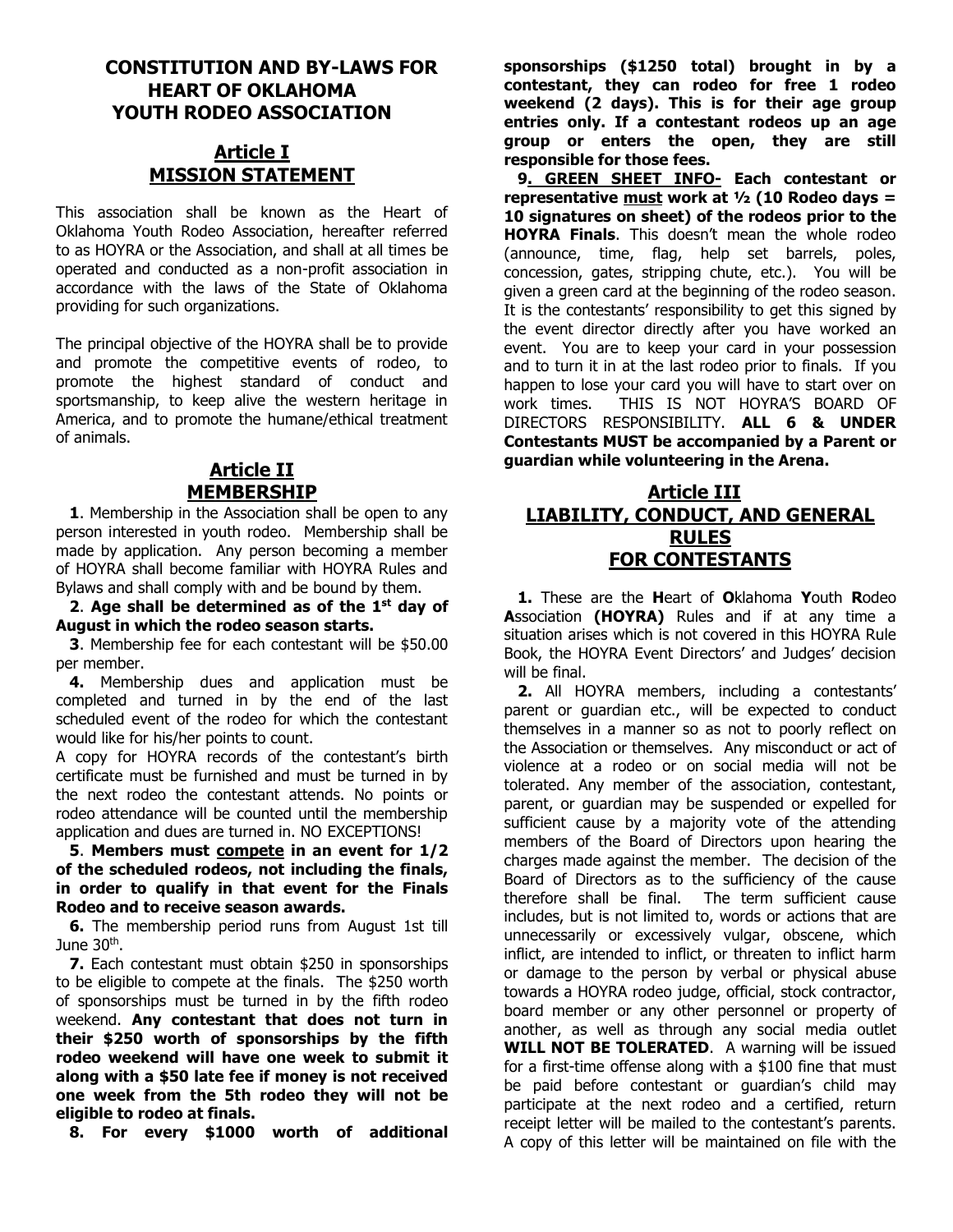Board Secretary. The second offense will result in suspension of contestant and/or parent or guardian from all HOYRA functions for the duration of the season. Membership fees will not be refunded, and end of year awards will not be given out in the event it is the contestant who is suspended.

 **3**. Consumption of alcohol during the rodeo or inside the arena will not be tolerated.

 **4.** Inhumane treatment of a horse at a rodeo will not be tolerated. The standard by which this will be measured is that which a reasonable person informed and experienced in generally accepted equine training and competition procedures would determine to be cruel, abusive, or inhumane. This will include, but is not limited to, excessive use of a bat, crop, whip, or rope or use of an electric prod.

 **5.** The dress code will be PRCA consisting of all members wearing a cowboy hat or helmet, a longsleeved cut and sewn Collared shirt (no knit pullovers allowed),Shirt must be tucked in when entering the man-closed gate, Jeans, and cowboy boots in the arena. A cowboy hat or helmet is mandatory for ALL contestants in all age groups. The cowboy hat or helmet must be on as the contestant enters the arena. The alley way starts at the furthest most man-closed gate. A ball cap is not acceptable. If the cowboy hat fails to remain on before entering manned gate the contestant will be penalized 5 seconds. Ribbon Runners running in the Ribbon Roping event may run in optional footwear but must wear a long-sleeved western shirt. No rolled cuffs. If a HOYRA contestant is not in compliance with the proper dress code, he/she will be flagged out or receive a "NO TIME" for that event.

 **6.** Any dress code alterations will require a doctor's letter and approval by the HOYRA Directors.

 **7.** No person shall be allowed in the arena during a rodeo performance unless entered in an event or is serving as an assistant.

 **8.** All contestants will leave the arena immediately after contesting or assisting.

**9.** The decision of any judge or times keeper will be final and no protests by the contestant will be permitted without first going through the event director. All protests must be made before exiting the arena from your run.

 **10.** All stalls and hookups must be paid prior to the start of the 2<sup>nd</sup> performance in order for the contestant to compete.

## **Article IV EXECUTIVE COMMITTEE**

**1. Designations and Term of Office**. The officers of the Association shall consist of a President, two Vice Presidents, a Secretary, and a Treasurer.

## **2. Powers and Duties of Officers**.

**a) President**. The President shall be the Chief Executive Officer of the Association and shall have general direction and charge of the conduct and operation of the Association, subject to the authority of the Board of Directors. He shall have the power to execute all documents of every nature in its behalf and shall see that all orders and resolutions of the Board of Directors are carried into effect. He shall preside as chairman at all meetings of the members and of the Board of Directors.

**b) Vice Presidents**. In the absence of the President, or his inability to function, the Vice Presidents, in the order of designation, shall perform such duties of the office of President as may be required. Specific areas of responsibility are:

 **(1)** The **First Vice President** shall be responsible for the rodeos and will serve as the Arena Director.

 **(2)** The **Second Vice President** shall be responsible for non-rodeo activities including fund raising, finding sponsors and other non-rodeo activities.

In addition, they will perform such other duties as may be assigned to them by the Board of Directors.

**c) Secretary.** The Secretary shall keep a record of all meetings of the members of the Association, of the Board of Directors and of the Executive Committee; shall give notice of all regular and special meetings to the members of the Association and to members of the Board of Directors; and shall keep a record of all the members, their addresses, birth certificates, liability forms; and shall be charged with the performance of any duties required by these by-laws. This position may be combined with the Treasurer.

**d) Treasurer.** Treasurer shall collect, hold and disburse, under the direction of the Board of Directors of the Association, all money of the Association; keep or cause to be kept regular books or accounts and submit a statement of his/her accounts at the regular meetings of the Board of Directors as well as 2 weeks after each scheduled rodeo; exhibit to the Board of Directors at the organizational meeting a full account of receipts and disbursements during the fiscal year past, for approval of the Board of Directors; and shall be charged with performance of any duties required by these by-laws. Treasurer will handle membership dues at opening weekend, as well as finals silent auction closeout.

**e) Other Offices**. The Board of Directors may appoint other officers and agents as deemed necessary or expedient; they shall serve at the pleasure of the Board of Directors and shall have and exercise such powers as shall be designated by the Board of Directors.

**f) Vacancies.** A vacancy occurring in any office of the Association or any unfilled office of the Association may be filled at any organizational, regular or special meeting by a majority vote of the directors' present and voting or through GroupMe texting app, zoom or other virtual meeting devices.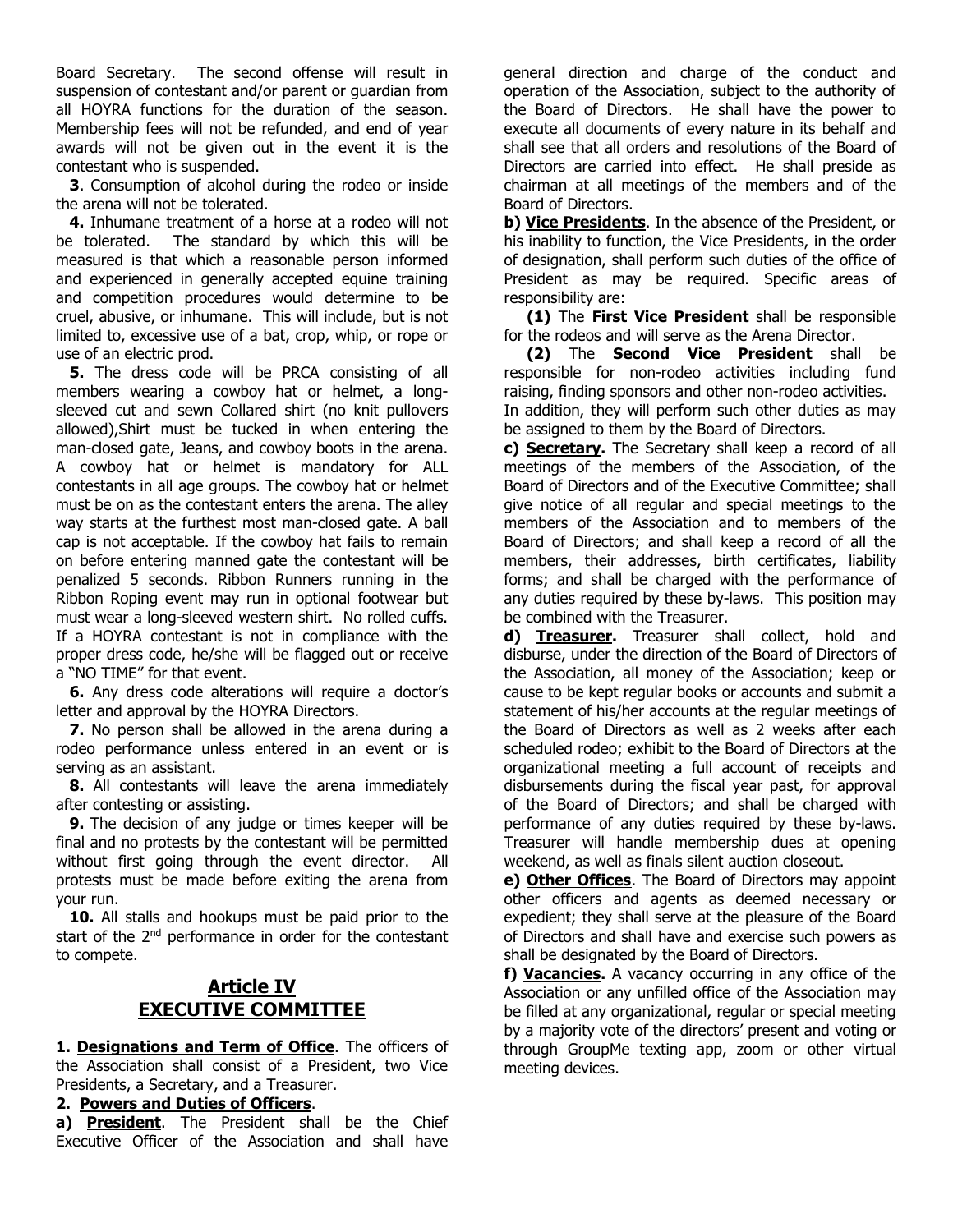# **Article V BOARD OF DIRECTORS**

**1. Numbers and Terms of Office**. The Board of Directors shall consist of at least 3 speed event directors and at least 3 roping event directors elected by the membership, and 1 or more auditors as elected by the membership at the annual organizational meeting.

## **2. Directors**.

**a) Speed Event Directors.** The Speed Event Directors duties shall include but are not limited to, gate keeping, setting up the pattern for the barrels and poles, placement of the timers, announcing, timing the event, checking the draw, determining the drag, dragging and determining legal runs. They will also be responsible for determining the arena ground conditions and its safety. At their discretion, the Speed Event Directors may appoint qualified volunteers to perform these duties.

**b) Roping Directors.** The Roping Directors will be responsible setting the barriers, field flag judging, stripping of the ropes, running the chute, and line judging. They will also be responsible for timing the event, announcing and for the welfare of the stock. At their discretion, the Roping Directors may appoint qualified volunteers to perform these duties.

**c) Points Auditor**. The point's auditor will be responsible for the auditing of the points every 3 rodeos and posting the results at the next rodeo. Points must also be audited and posted no later than 1 week after the 20th rodeo. Grievances must be brought to the attention of the auditor within one week of the posting of the audited points. All points will be considered official after the one-week grievance period.

**3. Powers**. The conduction of the affairs and business of the Association shall be vested in the Board of Directors and the Board of Directors may exercise all such powers of the Association.

### **4. Meetings.**

**a) Organizational Meeting**. The organizational meeting of the Board of Directors shall be held as quickly as possible after the election of new directors. During this meeting, the Board of Directors shall transact all business that has been properly brought before the board.

**b) Regular Meetings**. Regular meetings of the board of Directors shall be held at such time and place as may be determined by the Board of Directors. During this meeting the Board of Directors shall transact all business that has been properly brought before the board.

**c) Special Meetings.** Special meetings of the Board of Directors may be held on the call of the President, on the call of the majority of the Executive Committee or on the call of a minimum of five members of the Board of Directors. Special meetings of the Board of Directors shall be held at such time and place as may be designated in the call. At any special meeting the Board of Directors may transact only the business specified in the call.

**e) Emergency Meetings**. An emergency meeting may be called at anytime to discuss only emergency topics. For example, a meeting may be called in the case of inclement weather.

**5. Notice of Meetings**. Notice of the time, place, and purpose of any meeting, other than an emergency meeting of the Board of Directors, shall be given not less than three days to each director and officer by mail, telephone, e-mail, fax or in person.

**6. Voting**. At all meetings of the Board of Directors, the vote of a majority of those directors' present and voting shall decide all questions brought before the meeting.

**7. Vacancies**. A vacancy in the Board of Directors shall exist upon the death, removal of a director, or the resignation in writing of a director. A vacancy occurring in any office of the Association or any unfilled office of the Association may be filled at any organizational, regular or special meeting by a majority vote of the directors' present and voting or through GroupMe texting app, zoom or other virtual meeting devices.

**If an Executive board member or a director is not performing his/her duties, he/she may be replaced by a majority vote of the Executive Board of Directors.**

**8. Other**. Where a sufficient quantity of Stalls and Hookups are available, current year's board and its directors will pay cost for stalls and hookups. If a sufficient quantity is not available, the current year's board and its directors will pay the normal stall and hookup fee.

## **Article VI ELECTION OF DIRECTORS AND OFFICERS**

**1. Election of Directors and Officers**. Adults of HOYRA shall fill the directorships and offices. The Board of Directors and Officers of the Association shall be selected by voting process of existing board as mentioned above.

## **Article VII MISCELLANEOUS**

**1. Amendments**. HOYRA by-laws may be amended or altered, in whole or in part, by a majority vote of the number of directors present at any regular or special meeting of the Board of Directors, or by the vote of the majority of the members of the Association entitled to vote, at any annual or special meeting of the members.

**2. Banking.** All banking will be done in a large, multibranched bank located in the central Oklahoma region. There will be a checking account, which will have a minimum balance of \$1000.00. A minimum amount of \$3500.00 will be held over after the awards banquet to start the next rodeo season. All bank statements for the entire rodeo season will be kept by HOYRA for a minimum of 3 years. Monthly the Treasurer will send this statement to the accountant for review along with all expenses and rodeo reports for the month.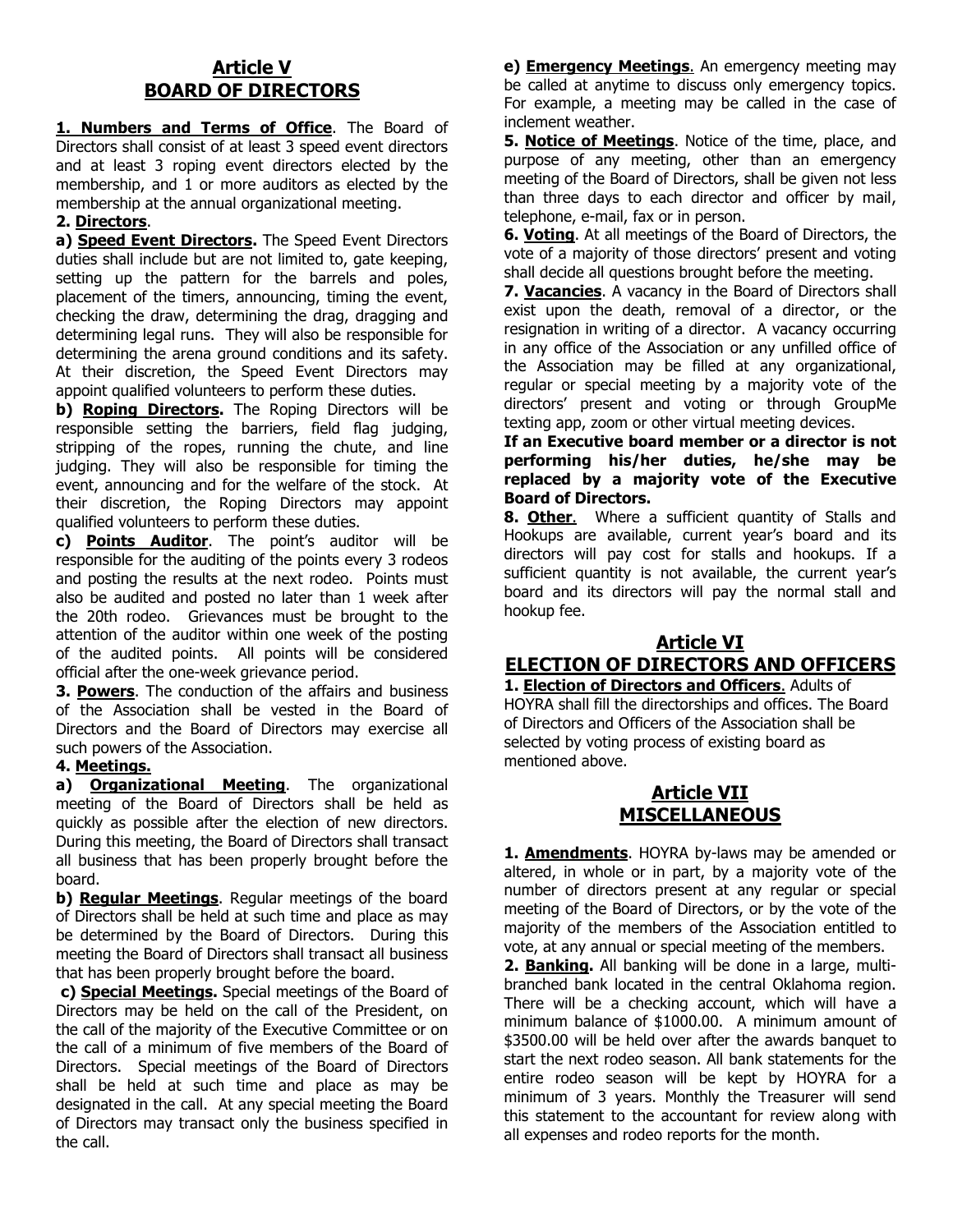**3. Deposits.** All funds of the Association will be deposited the Monday following the rodeo. **ALL RETURNED CHECKS WILL BE CHARGED A \$25 FEE. The Second returned check of the season by a particular member can result in that member being a cash only contestant for the remainder of the season.**

4. **Gifts.** The Board of Directors may accept on behalf of the Association any contribution, gift, bequest, or devise for use by the Association.

**5. Earnings.** No part of the net earnings of the Association shall inure to the benefit of, or be distributable to, any of its members, trustees, officers or other private persons, except that the Association shall be authorized to pay reasonable compensation for services rendered and to make payments and distributions in furtherance of the exempt purposes. No part of the activities of the Association shall be the carrying on of propaganda, or otherwise attempting to influence legislation and the Association shall not participate in or intervene in any political campaign on behalf of or in opposition to any candidate for public office. Notwithstanding any other provision of these articles, the Association shall not carry on any other activities not permitted to be carried on by an association exempt from federal income tax under Section 501 (c)(3) of the Internal Revenue Service Code. **6. Dedication.** The assets of the Association will be dedicated to the exempt purpose of the Association.

**7. Dissolution.** Upon the winding up and dissolution of the Association, after paying or adequately providing for the debts and obligations of the Association, the remaining assets shall be distributed to one or more exempt purposes within the meaning of Section 501(c)(3) of the Internal Revenue Code.

**8. Taxes.** Shall be filed following each rodeo season and shall be kept by HOYRA for a minimum of 3 years.

# **Article VIII EVENTS, AGE GROUPS, FEES AND PAYOFF**

**1. Roping Events**. The following is a list of the roping events that will be offered at all HOYRA.

- **a)** Dummy Roping
- **b)** Breakaway Roping
- **c)** Open Breakaway Roping
- **d)** Ribbon Roping
- **e)** Tie Down Calf Roping
- **f)** Open Calf Roping
- **g)** Steer Breakaway
- **h)** Team Roping Heading and Heeling
- **i)** Open Team Roping
- **j)** Steer Stopping

**2. Speed events**. The following is a list of the racing events that will be offered at all HOYRA.

- **a)** Barrels
- **b)** Open Barrels
- **c)** Poles
- **d)** Open Poles
- **e)** Goat Tying

**f)** Open Goat Tying

**g)** Goat Undecorating

**3. Age**. Each Contestant will compete in his/her own age group. Age shall be determined as of the  $1<sup>st</sup>$  day of August in which the rodeo season starts.

### **4. Events will be:**

**a**) 6 & Under: Barrels, Poles, Goat Undecorating & Dummy Roping

**b)** 7-9: Barrels, Poles, Goat Tying, Breakaway Roping and Steer Breakaway

**c)** 10 to 13: Barrels, Poles, Goat Tying, Ribbon Roping, Tie Down Calf Roping, Girls Breakaway, and Boys Breakaway and Steer Breakaway

**d)** 14 to 19: Barrels, Poles, Goat Tying, Ribbon Roping, Tie Down Calf Roping, Girls Breakaway, and Boys Breakaway

**e)** Team Roping 13 and under: One member of the team must be 13 or under.

**f)** Team Roping 14 - 19: One member of the team must be 19 or under.

**G)** 13 & Under Steer Stopping

Contestants may bump up into any age group for jackpot purposes only during the regular season rodeos and will not be eligible for points. Team roping contestants may rope twice providing he/she swaps ends or changes partners.

### **5. Entry Fees.**

| <b>Exhibition Barrels &amp; Poles</b> | \$5.00 |
|---------------------------------------|--------|
| 6 & Under                             | Co-ed  |
| <b>Barrels</b>                        | 18.00  |
| Poles                                 | 18.00  |
| <b>Goat Undecorating</b>              | 20.00  |
| Dummy Roping                          | 18.00  |
| 7-9                                   | Co-ed  |
| <b>Barrels</b>                        | 20.00  |
| Poles                                 | 20.00  |
| Goat-Tying                            | 30.00  |
| Breakaway Roping                      | 35.00  |
| Steer Breakaway                       | 35.00  |
| $10 - 13$<br>Co-ed                    |        |
| Barrels                               | 22.00  |
| Poles                                 | 22.00  |
| Goat-Tying                            | 32.00  |
| <b>Ribbon Roping</b>                  | 37.00  |
| Tie-Down Calf Roping                  | 37.00  |
| Girls Breakaway Roping                | 37.00  |
| Boys Breakaway Roping                 | 37.00  |
| Steer Breakaway                       | 37.00  |
| 14 - 19<br>Co-ed                      |        |
| <b>Barrels</b>                        | 25.00  |
| Poles                                 | 25.00  |
| Goat-Tying                            | 35.00  |
| <b>Ribbon Roping</b>                  | 40.00  |
| Tie-Down Calf Roping                  | 40.00  |
| Girls Breakaway Roping                | 40.00  |
| Boys Breakaway Roping                 | 40.00  |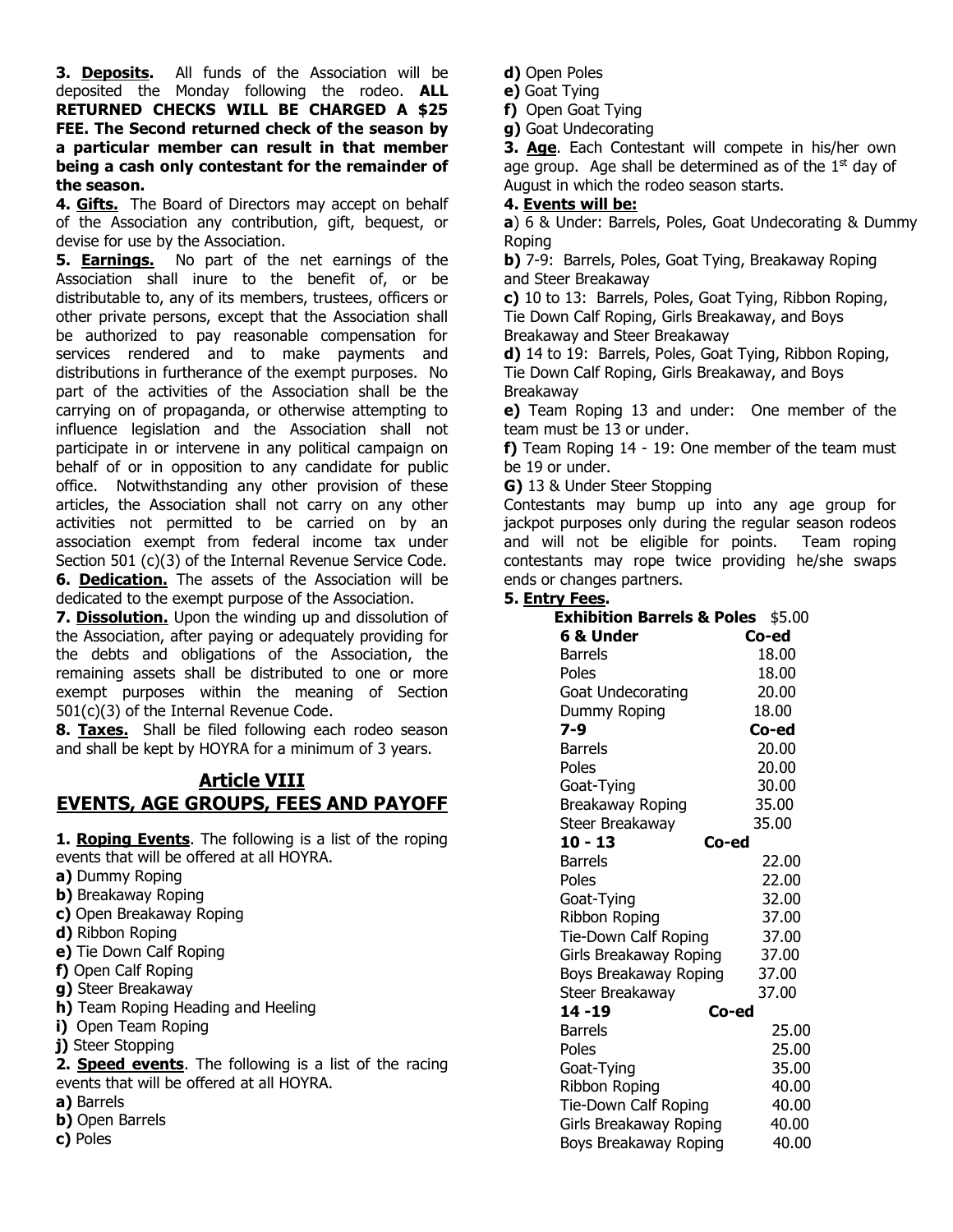| <b>Steer Stopping</b>                              |       |  |
|----------------------------------------------------|-------|--|
| 13 and under                                       | 35.00 |  |
| <b>Team Roping (Heading &amp; Heeling)</b>         |       |  |
| 13 and under                                       | 35.00 |  |
| $14 - 19$                                          | 35.00 |  |
| All events are coed jackpot except:                |       |  |
| 10 - 13 Girls Breakaway and 10 - 13 Boys Breakaway |       |  |
| 14 - 19 Girls Breakaway and 14 - 19 Boys Breakaway |       |  |
| <b>OPEN</b>                                        |       |  |
| Open Barrels                                       | 30.00 |  |
| Open Poles                                         | 30.00 |  |
| Open Goats                                         | 40.00 |  |

| upun uuuw                 | 10.UU |
|---------------------------|-------|
| Open Breakaway            | 45.00 |
| Open Tie Down Calf Roping | 45.00 |
| Open Team Roping          | 75.00 |
|                           |       |
|                           |       |

#### **Stock Charge, \$5.00 for prizes, & \$1.00 for finals average money is all included in the entry fees \$2.00 PER CONTESTANT ENTRY WILL BE CHARGED FOR INSURANCE \$6.00 PER CONTESTANT ENTRY WILL BE CHARGED FOR THE SECRETARY**

**6. Payoff.** The following is a listing for the payoff: **a) Payoff Scale.**

| Pavoff                     |
|----------------------------|
| 100%                       |
| $60\% - 40\%$              |
| $50\% - 30\% - 20\%$       |
| 40% - 30% - 20% - 10%      |
| 33% - 27% - 20% - 13% - 7% |
| 29% -24% -19%-14%- 9% - 5% |
|                            |

\*Payout checks will not be cashed or traded in to cover fees at the rodeo, and all checks will be held until entry, stall, hookup, etc. fees have been paid for the weekend.

**b) Ground Monies.** Ground monies will be kept by the association and put into the prize fund.

**c) Slack.** Slack can be run on Saturday or Sunday and must be checked on the entry form. Slack only applies to barrels, poles, and goats. All roping events will be on Saturday. All slack entries will be an additional \$25 per event. All Slack will run directly in front of the draw in each event. There will be NO slack option offered at Finals. Special cases will be reviewed at board discretion.

# **Article IX POINT AWARD SCALE AND ORDER OF EVENTS**

1. Points. The following information is provided regarding the points. Membership dues and application must be completed and turned in by the end of the last scheduled event of the Rodeo for which the contestant would like his/her points to count. A copy for HOYRA records of the contestant's birth certificate must be furnished before any payout is given. Monies will be held over until Birth Certificate is furnished to Board / Rodeo

Secretary. No points will be accumulated, or rodeo attendance counted until the membership application and dues are turned in.

## **a) Point Award Scale**:

| <b>First Place</b>  | 10 |
|---------------------|----|
| <b>Second Place</b> | 9  |
| <b>Third Place</b>  | 8  |
| Fourth Place        | 7  |
| Fifth Place         | 6  |
| Sixth Place         | 5  |
| Seventh Place       | 4  |
| <b>Eight Place</b>  | 3  |
| Ninth Place         | 2  |
| <b>Tenth Place</b>  | 1  |
|                     |    |

Each contestant will receive 1 participation point per event competed in within their own age group. **(Contestant must physically compete to receive participation point.)**

**b) Team Roping:** Team roping will be held as 2 events run separately. Only the member will pay fees and rope for money. The helper will not pay fees and will not rope for money. Team ropers can enter the heading twice and the heeling twice. Team ropers will be given one participation point as header and one as heeler and may only count the highest placing points on each end at each rodeo towards year end awards. **At Finals**

#### **Team Ropers will be allowed to enter twice but only their fastest time will count per end. The other run will be tossed out.**

**c) Ties**. In case of ties, places will be combined, and points divided by number of tying contestants.

**d) Posting of points**. Points will be kept up-to-date and posted no less than every other rodeo weekend. Accumulation of points will continue throughout the season and the Finals Rodeo. Every 3 rodeos, points will be audited and posted. Points must also be audited and posted no later than 1 week after the last rodeo prior to finals. A one-week grace period will be allowed for any grievances to be brought to the attention of the auditor. All points will be considered official after the audit and grievance period.

e) **Finals Rodeo Points.** Points will be given at the finals in accordance with the Point Award Scale for each day. An additional set of points will be awarded for the average at the Finals. Finals Rodeo points are included with season points for season awards. Points will be tallied at the end of the Finals Rodeo for season and Finals Rodeo awards.

### **2. Order of events**.

As listed on the website under the forms tab. All events are coed except for the above-mentioned 10-13 & 14-19 Breakaway Roping events.

Exhibition \*\* There will be a sixty (60) second-time limit enforced on Exhibition Barrels. If a run exceeds 60 seconds a \$10.00 fine will be assessed and must be paid before running further exhibitions or in an event or class.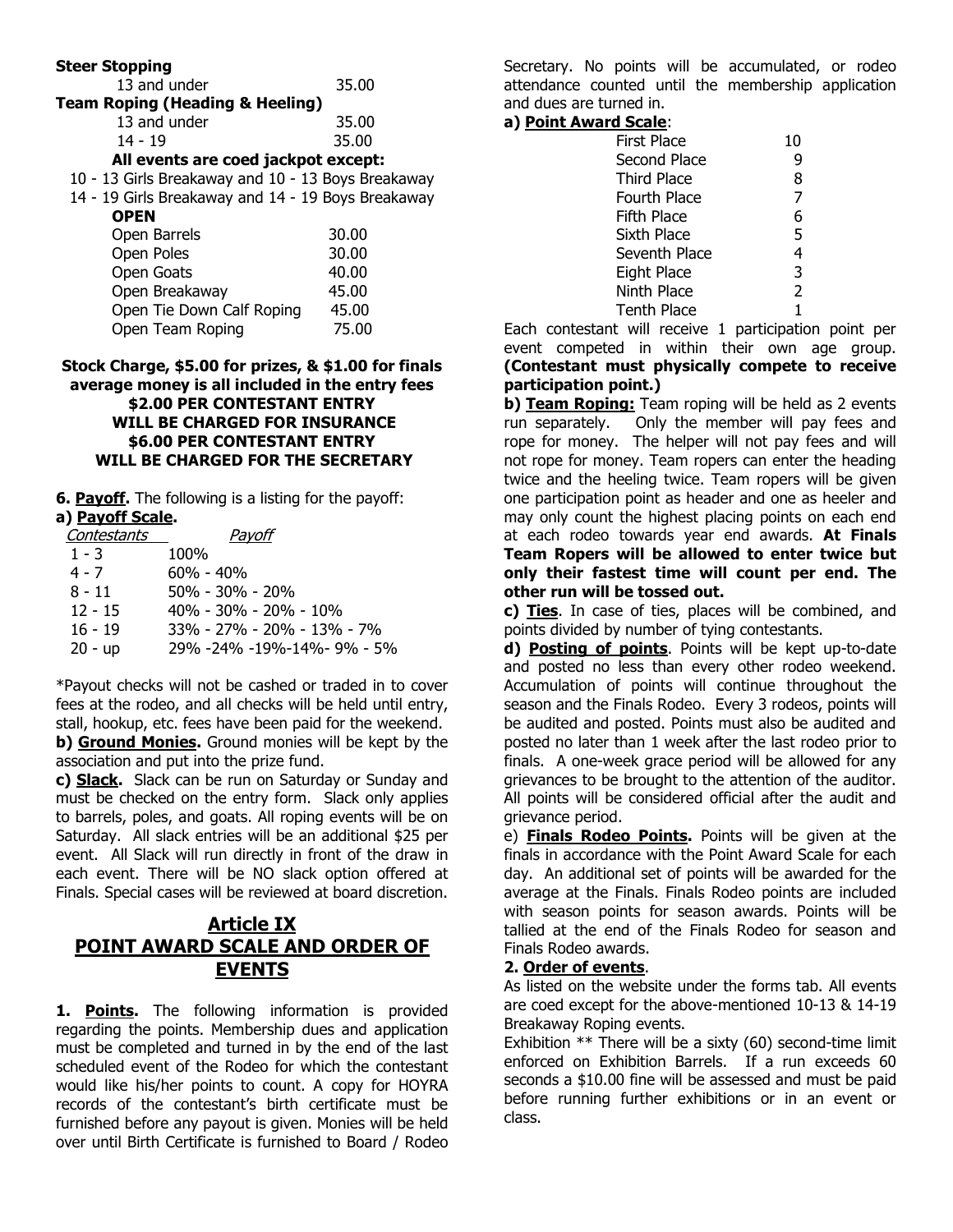**3. Entering**. Members must be pre-entered & Pre-paid by the Monday prior to the rodeo. There will be an entry box available at every rodeo. All entries must be placed in the box with the correct entry fee or mailed into the rodeo secretary. Draw outs will be available from 5pm-8pm the Wednesday before the rodeo. If you do not draw out during this time or present the secretary with a DR or Vet release you will not receive your money back. All checks will be deposited the Monday following the rodeo. **ALL RETURNED CHECKS WILL BE CHARGED A \$25 FEE. The Second returned check of the season by a particular member can result in that member being a cash only contestant for the remainder of the season.**

All late entries will be charged a \$25 late fee. All walk-up entries will be added to the top or bottom of draw depending on the event. Walk-up entries will close at 8 am rodeo day.

**FINALS ENTRIES** - Must be in the rodeo secretary's hand by April 3rd, 2023. This includes stall & hookup reservation and payment. Checks will be cashed on May 1st, 2023. ABSOLUTELY NO ENTRIES AFTER April 3rd, 2023, NO EXCEPTIONS. Finals entries will be the same as regular season rodeo entries.

# **Article X FINALS RODEO AND AWARDS**

**1. Finals Rodeo**. Contestants must compete both days of the Finals Rodeo in order to qualify for season and/or finals awards. He/she may only compete in the events he/she qualifies for. Contestants must pre-enter and pay for both days of the finals in all events in which he/she qualifies for and wishes to participate in for awards. Each contestant must bring a mandatory silent auction item to check in for finals. Silent auction will end 20 minutes after the end of the rodeo performance on Saturday. A contestant may be exempt by presenting a doctor's statement that he/she is unable to compete, or a vet release which will allow the contestant to draw out of the finals rodeo. During the **FINALS RODEO**, injury to an animal will be accepted upon the discretion of directors. Equipment failure is not an exception.

**Points** will be given at the finals in accordance with the Point Award Scale for each day. An additional set of points will be awarded for the average at the Finals. Finals Rodeo points are included with season points for season awards. Points will be tallied at the end of the Finals Rodeo for season and Finals Rodeo awards.

### **2. Awards.**

a) **Season Awards.** Buckles and awards will be given in each event and each age group. If finances permit, saddles will be given in each event except for the Open Events. In order for a saddle to be given in any event, there must be a minimum of 3 contestants/entries qualify and compete at the finals unless funds allow at the board's discretion. If saddles are awarded, each contestant can win only one saddle or All-Around Award with the Association per season. If the contestant wins

the All-Around Award, he/she must take that award. If a contestant qualifies to win more than one saddle, and does not win the all around, the contestant will receive the saddle in the event in which they have the highest number of points. Points will be tallied at the end of the Finals Rodeo. A contestant who wins an event championship saddle outright and also ties for a saddle in another event must take the saddle they won outright. In the event that a championship saddle is passed down to second place and there is a tie for second place, the tie breaker rule will apply.

A contestant must attend the awards ceremony to receive their awards or have them picked up after. Awards will not be given out prior to the awards ceremony. All contestants must be in dress code at awards ceremony.

To be eligible to win season or Finals Rodeo awards a contestant must compete in each performance of the Finals Rodeo unless excused by the Board of Directors.

**b) Ties**. If after the Finals Rodeo there is a tie for season awards, the awards will be given to the contestant who has the most rodeos recorded for the season for that event. If the contestants have the same number of rodeos, the award will be given to the contestant who has the fastest average time in that event in the Finals Rodeo, if a tie still exists the award will be given to the contestant who has the fastest individual time in that event in the Finals Rodeo.

**c) Average Finals Rodeo Awards.** If finances permit, Average Finals Rodeo awards will be given in each event. If awards are given, a contestant is eligible to win more than one award. Finals Rodeo awards will be won by an average of the times for the two performances. If there is a tie for Finals Rodeo awards the same tie breaking rules will apply as they are for regular season.

## **Article XI GENERAL RODEO EVENT RULES**

**IF AT ANY POINT, IN ANY EVENT A HORSE IS DEEMED UNSAFE OR UNCONTROLABLE FOR THE CONTESTANT BY A DIRECTOR OR JUDGE THE HORSE WILL BE BANNED FROM COMPETING FOR THE REMAINDER OF THAT RODEO WEEKEND. THE 2<sup>ND</sup> OFFENSE WILL CAUSE THE HORSE TO BE BANNED FOR THE REMAINDER OF THE SEASON.**

**CONTESTANTS MUST COME IN THE FIRST MANNED GATE HORSEBACK AND FULLY READY TO COMPETE OR IT WILL RESULT IN A NO TIME IN THE EVENT THEY ARE COMPETING IN.**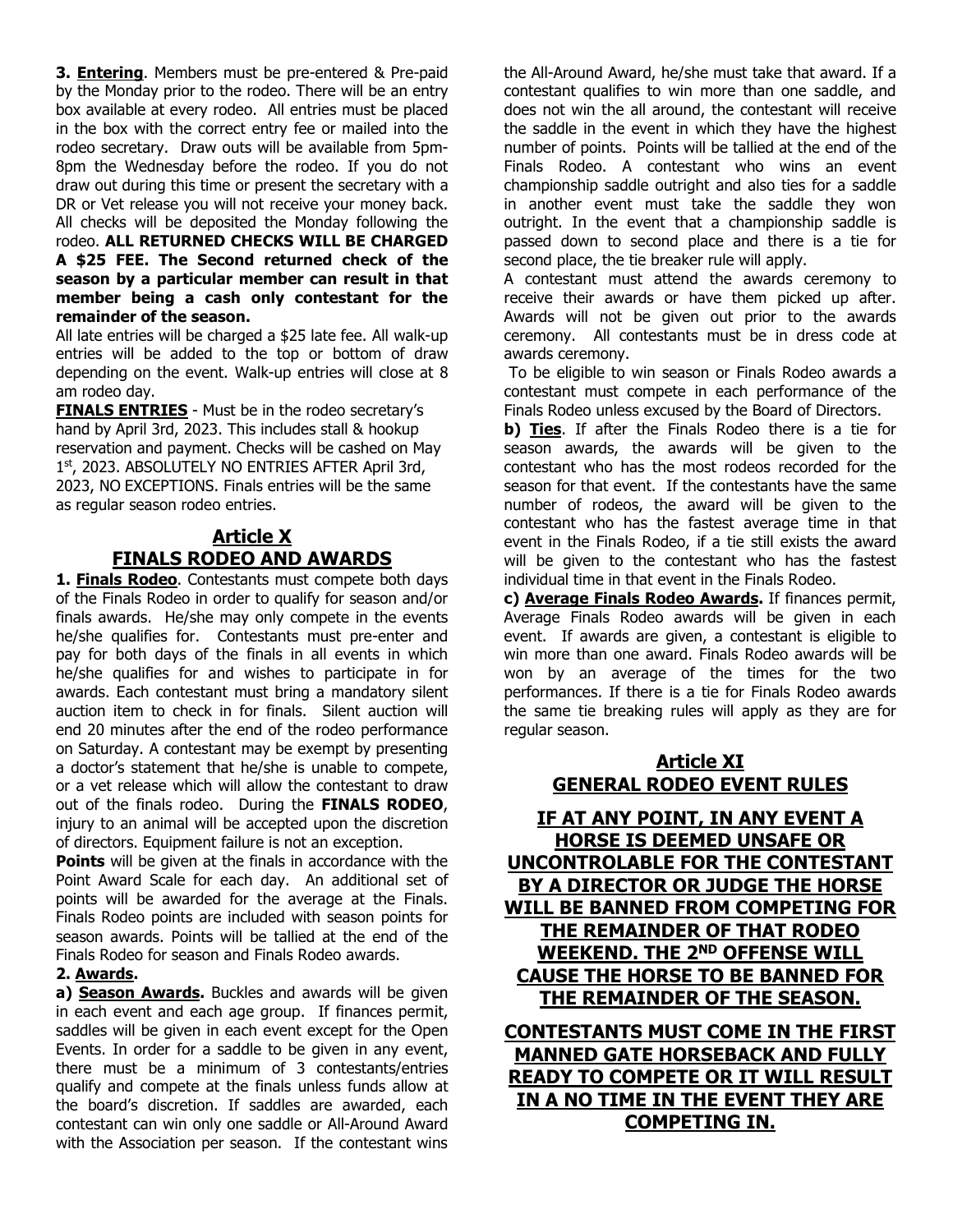**1.** These are the Heart of Oklahoma Youth Rodeo Association (HOYRA) Rules and if at any time a situation arises which is not covered in this HOYRA Rule Book, the HOYRA Directors and Judges Decision will be final.

 **2.** All complaints are to be taken to the appropriate event director or an officer before the Contestant exits the arena. The director has the option of consulting with the other directors, discussing the complaint and then making his/her decision. His/her decision will be final.

 **3.** Judges and timekeepers should be people of experience. If an infraction of the rules occurs, the complaint must be registered with the appropriate event director before the next event or age group begins. Judges may not be overruled, but if an obvious error is made, event directors that are present at the rodeo in which the problem arises, may meet and discuss the problem with the judges. No videos or instant replays will be allowed in the event of a complaint. After the discussion, the judge's decision will be final. The secretary will not pay off an event until the next event starts. In the event one or both judges are deemed incompetent, a director of that event will judge.

 **4.** The draw for position in racing events and the draw for position in roping events will be done by a minimum of 1 director and 1 assistant in the presence of the Rodeo Secretary or the computer program. The draw will be final, regardless of any previous draw of the same stock or position in the current rodeo or any previous rodeo.

**5.** A contestant will be allowed to compete in any older age group for jackpot purposes only, but points will be distributed only in his/her own age group. The contestant will not be allowed to advance into any age group during the Finals Rodeo.

**6.** If a contestant knowingly enters a crippled horse, that contestant is liable for all fees paid. If a horse is injured during a performance, fees for all remaining events in which the contestant is entered will be refunded. Directors or officers must verify all injured horses.

 **7.** If a contestant, member of the immediate family, guardian, a contestant under the supervision of another individual or a contestant's supervisor is injured during a performance and leaves the rodeo, the entry fees for any remaining events entered up in will be refunded to the contestant, immediate family, guardian, contestant supervisor or the contestant under the supervision of another individual. The stock charge will also be refunded. If the contestant is forced to leave the rodeo participation points will be awarded and the entry fees refunded.

 **8.** Any contestant that calls into a rodeo and does not show up will be liable for payment of their entry fees for each rodeo or event called in. These charges must be paid before the contestant will be allowed to compete in another rodeo or to receive season awards. There will be no entry fees refunded after the draw has been

made, except under the injury rules above or in case of a "rain out". (See item  $# 11$ .)

**9.** General training of horses or unnecessary rough treatment of the stock will not be allowed, and a contestant will be flagged out of an event at the discretion of the judge or director for doing so.

10. Each Contestant will be called three (3) times. EACH TIME IS 30 SECONDS APART and if not at the gate will be disqualified. A broken Pattern will result in a No time. The contestant will be awarded one (1) participation point but will receive an official "no time". A contestant must be on horseback when crossing the first manned gate.

11. A contestant must run in the order of the draw, if a contestant is at fault for running out of order, the contestant will be given a no time. If it is the fault of arena help/judge, then the time will be given.

12. In the event a rodeo is rained out during a performance, points will be awarded in the completed classes. Entry fees for unfinished classes will be offered for refund. If a contestant chooses to remain in the class, it will be completed after the next rodeo as identified by the directors.

However, those contestants that were entered and paid up can count the rodeo as one of the required rodeos they need to qualify for the Finals rodeo as long as they did not draw out before the rodeo was called. The Stock Contractor, HOYRA Officers and Directors will decide if a rodeo is rained out.

## **Article XII GENERAL ROPING EVENTS RULES**

**HELPER OR PARENT CANNOT HOLD HORSE BACK OR SPANK HORSE AFTER CONTESTANT CALLS FOR STOCK**

#### **CONTESTANT WILL HAVE 60 SECONDS FROM THE TIME THEY BREAK THE PLANE OF THE BOX TO CALL FOR THEIR STOCK. THIS IS AT THE DIRECTOR AND JUDGES DESCRETION.**

### **1. ROPING RULES.**

**a)** The back gate will be open in all roping events, except 7 - 9 Breakaway Roping. All ages will have a (60) second time limit not to include penalties. Only one (1) loop per contestant will be permitted in all ages and roping events except for the finals. At the Finals ONLY tiedown & ribbon ropers will be allowed to rebuild and throw a second (2) loop but cannot carry a second loop. Break away ropers will be allowed to carry or rebuild and throw a second (2) loop. Team roping will have a total of three (3) loops. Steer Stopping is 2 loops. The back gate will remain closed for all events.

**b)** With the exception of Team Roping, there will be only one roping contestant on horseback in the arena during a roping event. All ropers must be ready and cinches tight before entering the arena.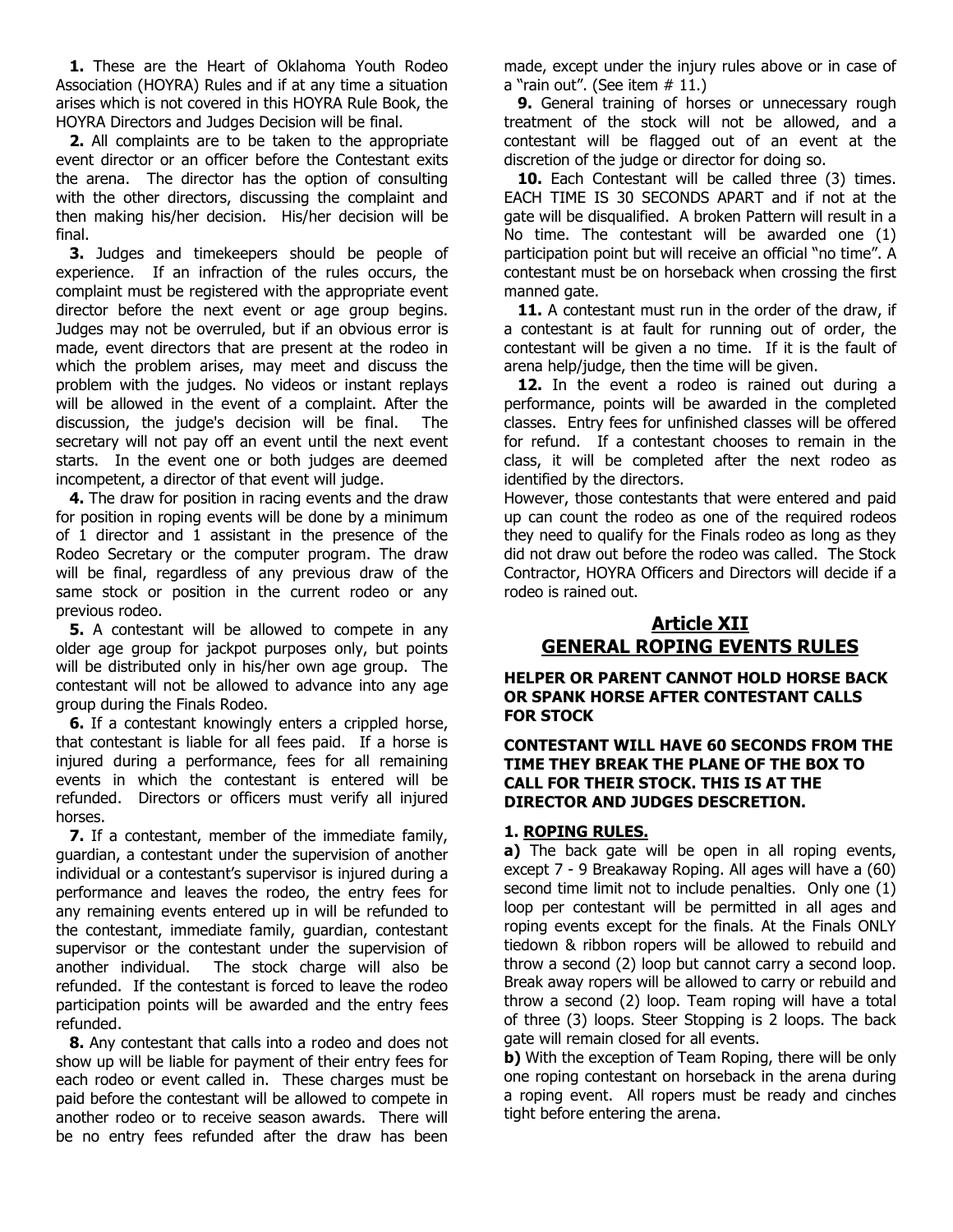**c)** A rope fouling on any fixed object will not constitute a rerun.

**d)** If a rope barrier is used, the neck rope must clear the calf before the roper's loop goes over the calf's nose.

**e)** All changes in lists of roping order must be made before any stock for that event is loaded in the chutes. After the stock is loaded, ropers must rope in that order. A contestant who runs a calf not drawn for him/her will receive a "no time". If Contestant is up in Arena 1 they will be rolled to the bottom of the draw.

**f)** If a rope barrier is used, Should the barrier break at any point other than the designated breaking point, the decision is up to the barrier judge. It is always the decision of the barrier judge whether the barrier is broken or not.

**g)** If the automatic barrier does not work but a time is recorded, contestant will get the time, but there will be no penalty for the broken barrier.

**h)** If the automatic barrier fails to work and the official time has not started, the contestant will get the stock back if the stock is qualified on in the field, entitling the contestant to a rerun without penalties.

**i)** The stock belongs to the contestant when it is called for regardless of what happens, with the following exceptions: in case of mechanical failure or the animal escapes from the arena.

**j)** The roping directors will determine the length of the hazing line.

**k)** The roping box shall be part of the arena during the roping events. Once the score line has been set, it will not be changed in that go around of the age group, nor can the length of the box be changed.

**l)** Any intentional dragging of stock regardless of the distance, as determined by the judges or directors will result in a "no time".

**m)** The stock contractor and/or the directors will determine if stock is too sick or injured for competition.

**n)** Should stock escape the arena, the time will be stopped, and the roper will get the same stock again. The stock will be put back into the chute and the time will restart when the stock's head enters the arena. "lap & tap" with elapsed time added. All penalties will apply.

**o)** The draw for position in racing events and the draw for position in roping events will be done by a minimum of 1 director and 1 assistant in the presence of the Rodeo Secretary or the computer program. The draw will be final, regardless of any previous draw of the same stock or position in the current rodeo or any previous rodeo.

## **2. Reruns.**

**a)** No rerun will be given due to faulty or broken equipment furnished by the contestant.

**b)** A rerun will be given if a calf is "Not ropeable" at the Flagman's and line judges' discretion.

**c)** If the judge sees he has made an error in flagging, he must declare a rerun before the next contestant competes.

## **3. Officials.**

**a)** There will be a field flag judge, timekeeper, field official, and a barrier judge. Other officials may be used to help determine legal catches or if any infractions of the rules occur.

**b)** The barrier judges will see that the barrier is not tampered with. The directors will determine the barrier length.

**c)** The field flag judge will decide if a catch is legal and that decision will be final.

#### **SPECIFIC ROPING EVENT RULES DUMMY ROPING**

## **a) General Rules**

 **1.** Rope until you miss.

 **2.** Contestant must rope from behind calf's head.

 **3.** Line Board will be moved 1 ft. after each run.

 **4.** Legal catch is a collar catch around calves' neck only and slack must be pulled.

 **5.** Fishing will be allowed with a 10 second time limit

 **6.** Roper will be disqualified for stepping over the line at any time.

 **7.** Last contestant left roping will win event.

Remaining contestants will split points &

Jackpot as appropriate. (If 3 contestants missed on 3 ft. & 4th contestant catches at 4 ft. –

he will win event & 10 points – last 3 will split 2nd, 3rd & 4th. If only one contestant

Catches – he receives 1st place points and money.

 **8.** Official roping dummy will be a Charlie calf.

 **9.** At finals, the designated winner will continue to rope until missing in order to accurately

Figure finals average based on the most catches.

## **1. RIBBON ROPING.**

## **a) General rules.**

 **1.** A manual or electric barrier must be used.

**2.** 60 second time limit, before penalties.

 **3.** This is a mixed event only, one boy and one girl. Either can be the roper or runner.

 **4.** A neck rope must be used on the horse.

**5.** Cattle may be pushed out by a contestant's assistant. The roping directors will have a worker available to push the cattle.

 **6.** Roper must rope calf, dismount and be in contact with the calf when the Runner removes the ribbon or team will receive a no time. Calf does not need to be flanked.

 **7.** Catch as catch can, but if the rope comes off the calf before the ribbon is removed or before the contestant touches the calf, he/she will be flagged out.

 **8.** All ribbons should be easy to remove, the same size and material for each roper, and placed just above the head of the tail. If the ribbon comes off before the runner can remove it, the runner must strip the calf's tail. Any part of the ribbon is legal and must be shown to the Judge. The rope does not have to be off the calf before the runner crosses the finish line.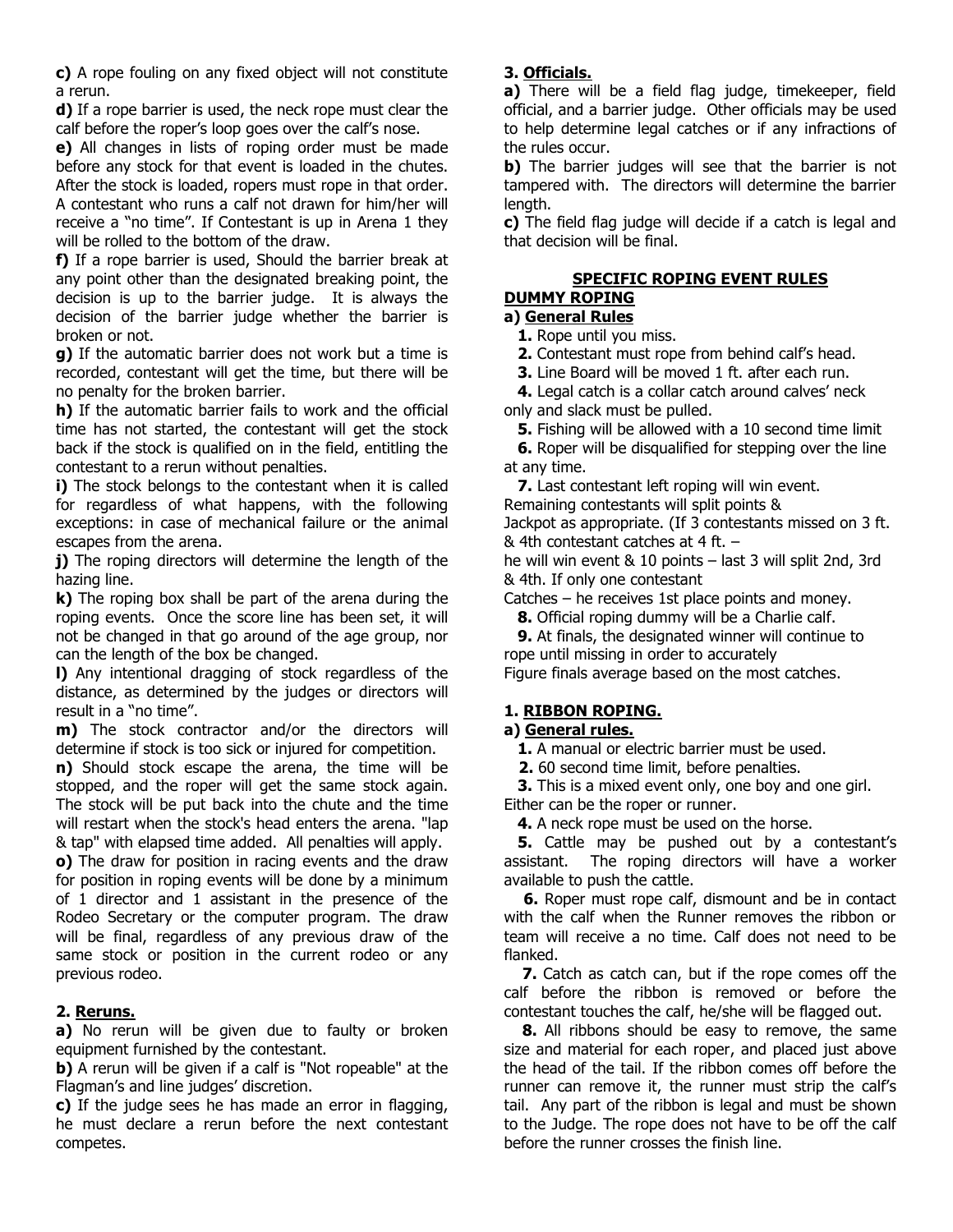**9.** Only the roper will be awarded points.

**10.** The calf does not have to be on its feet when the ribbon is removed.

**11.** 10-13 contestants must get an older person to mug the calf and the 10-13 contestant will get his/her own ribbon and run to the finish line himself/herself. In the 14-19 age group, a member of the opposite sex must run for the roper.

**12.** The rope must be on the calf before it enters the stripping lane.

 **13.** There will be a line official and a field official. **b) Penalties.**

**1.** There will be a ten second penalty assessed for breaking the barrier.

 **2.** For a qualified catch, the rope must be thrown. The roper may not place the rope on the calf by hand.

**3.** A roper will be disqualified for any abusive treatment of the calf or his/her horse.

 **4.** Any intentional dragging of the calf regardless of distance will result in a "no time".

## **2. BREAKAWAY ROPING.**

### **a) General rules**.

 **1.** A manual or electric barrier must be used.

 **2.** 60 second time limit, before penalties.

 **3.** Ropes are to be tied to the saddle horn with a string provided by the Association. In the 7-9 cotton strings will be provided and in the 10 to 19 age groups an **"Unaltered"** nylon string will be provided. The rope may not be run through the bridal, tie down, neck rope or any other device. Horn knots must be removed. All saddle horn ties may be inspected by official.

 **4.** The rope must be on the side you are roping from**.**

 **5.** A visible **white** flag must be attached to the knot of the rope with no tail past the flag where it is tied to the saddle horn. No ribbons will be allowed.

**6.** The rope must go over the calf's head and draw up anywhere on the animal. The rope must be jerked loose from the saddle horn by the calf, not by the roper.

**7.** The calf must be roped before it enters the stripping lane.

### **8. ONLY WHITE FLAGS FOR ALL BREAKAWAY EVENTS**

#### **b) Penalties**.

**1.** There will be a 10 second penalty for breaking the barrier.

 **2.** For a qualified catch, the rope must be thrown. The roper may not place the rope on the calf by hand.

 **3.** If the roper breaks the string, the judge will flag the roper out. The rope must break away free and clear from horse.

#### **c) Open Breakaway**

**1.** No age limit, but contestants will abide by all other roping rules of the Association and the rules of Breakaway Roping.

### **3. TIE-DOWN CALF ROPING.**

### **a**) **General Rules.**

 **1.** A manual or electric barrier must be used.

 **2.** 60 second time limit, before penalties.

 **3.** A neck rope must be used on the horse.

 **4.** Contestants must rope the calf, dismount, go down the rope, and throw the calf by hand and cross tie any three (3) feet. There shall be one or more wraps and a half hitch.

 **5.** If the calf is down when the roper reaches it, the calf must be "day lighted", Contestant must make three Honest efforts to daylight then the judge can give permission to go ahead with the tie, except in the 10-13 age group where daylighting is not required. "Day lighting" is elevating the calf high enough so that it has the opportunity to regain its feet. The calf must be rethrown. If the calf is up when roper touches it, then falls down, the calf will be considered thrown. In the event the calf has one or more feet roped, the calf must be let up on what feet that are not roped. This will be the judge's opinion and decision if the calf was let up properly.

 **6.** Tie-down Roping is catch as catch can, but the rope must hold the calf until the roper gets his/her hand on the calf.

 **7.** To qualify for a legal tie, there shall be one or more wraps around three (3) legs and a half hitch or hooey.

 **8.** The tie must hold for six (6) seconds after the contestant remounts the horse, rides up and gives slack. The slack must remain until the judge examines and approves the run. The judge will watch the calf. If the calf gets up, the judge will stop the watch and judge accordingly. The judge must show the time recorded on the watch if the contestant requests it.

 **9.** The calf must be roped before it enters the stripping lane.

### **b) Penalties.**

 **1.** There will be a ten second penalty assessed for breaking the barrier.

 **2.** For a qualified catch, the rope must be thrown. The roper may not place the rope on the calf by hand.

**3.** A roper will be disqualified for any abusive treatment of the calf or his/her horse.

 **4.** Any intentional dragging of the calf regardless of distance will result in a "no time".

 **5.** A roper will be flagged out for touching the calf, string or rope to train his horse after giving the finish signal, or by intentionally dragging the calf after roper remounts his/her horse.

#### **4. OPEN CALF ROPING.**

### **a) General rules.**

 **1.** A manual or electric must be used.

 **2.** A neck rope must be used on the horse.

 **3.** No age limit, but contestants will abide by all other roping rules of the Association and the rules of Tie-Down Calf Roping.

### **b**) **Penalties.**

 **1.** There will be a ten second penalty assessed for breaking the barrier.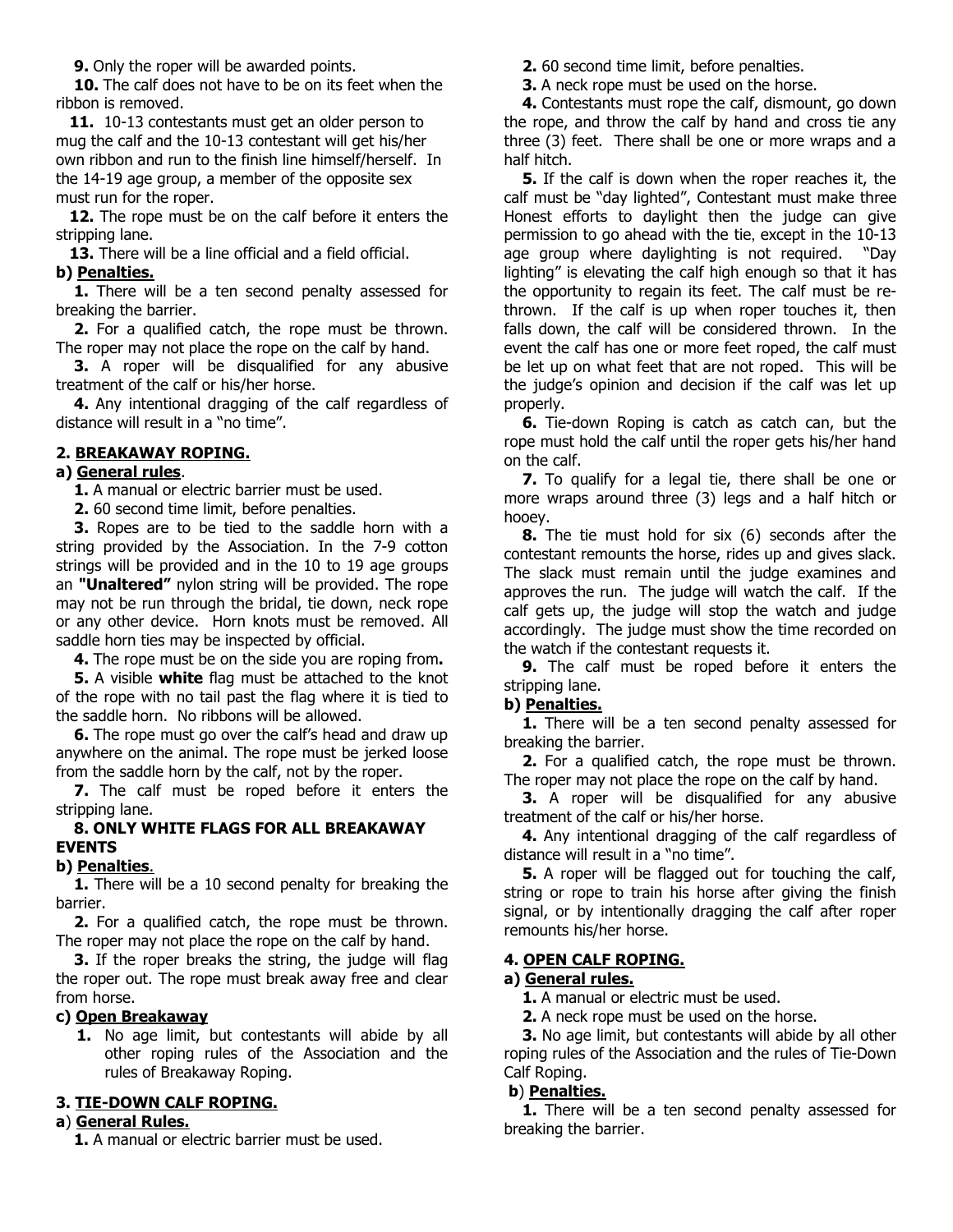**2.** For a qualified catch, the rope must be thrown. The rider may not place the rope on the calf by hand.

**3.** A contestant will be disqualified for any abusive treatment of the calf or his/her horse.

 **4.** Any intentional dragging of the calf regardless of the distance will result in a "no time".

**5.** A roper will be flagged out for touching the calf, string or rope to train his horse after giving the finish signal, or by intentionally dragging the calf after the remounts his/her horse.

#### **5. STEER BREAKAWAY**

### **a) General rules.**

 **1.** A manual or electric barrier must be used.

- **2.** Roper to come from heading box.
- **3**. 60 second time limit, before penalties.

 **4.** Ropes are to be tied to the saddle horn with a string provided by the Association. In the 7-9 cotton strings will be provided and in the 10 to 19 age groups an **"Unaltered"** nylon string will be provided. The rope may not be run through the bridal, tie down, neck rope or any other device. Horn knots must be removed. All saddle horn ties may be inspected by official.

 **5.** A visible **white** flag must be attached to the knot of the rope with no tail past the flag where it is tied to the saddle horn. No ribbons will be allowed.

 **6.** 3 legal head catches:

- a) Head or both horns
- b) Half head, includes 1 horn & nose
- c) Around the neck

If loop crosses itself in the head catch, it is illegal. If hondo passes over one horn & loop

is over the other, the catch is illegal.

 **7.** Front leg in head loop is a no time.

 **8.** Steer must break string, no time if contestant breaks string.

 **9.** Contestant will receive a no time should they break rope from saddle horn by hand or by touching rope or string after catch is complete. However, if the rope should dally around the horn, the contestant may ride forward, un-dally the rope & then stop horse to make rope break away.

**10**. Time will be flagged when rope breaks from saddle horn.

#### **b) Penalties**.

 **1.** There will be a 10 second penalty for breaking the barrier.

 **2.** For a qualified catch, the rope must be thrown. The roper may not place the rope on the steers by hand.

 **3.** If the roper breaks the string, the judge will flag the roper out. The rope must break away free and clear from horse.

#### **6) STEER STOPPING**

## **a) General Rules.**

 **1.** A manual or electric barrier must be used.

- **2**. Roper to come from heading box.
- **3**. 60 second time limit, before penalties.
- **4**. Roper must dally. Can't tie on hard & fast.
- **5.** 3 legal head catches:
	- a) Head or both horns
	- b) Half head, includes 1 horn & nose
	- c) Around the neck
- **6.** If loop crosses itself in the head catch, it is illegal.

If hondo passes over one horn & loop

- is over the other, the catch is illegal.
- **7.** Front leg in head loop is a no time.
- **8.** Time will be flagged when steer faces roper.

### **b) Penalties**.

 **1.** There will be a 10 second penalty for breaking the barrier.

 **2.** For a qualified catch, the rope must be thrown. The roper may not place the rope on the steers by hand. 

#### **7. TEAM ROPING.**

#### **a) General Rules.**

 **1** A manual or electric barrier must be used.

 **2.** 60 second time limit, before penalties.

 **3**. A team must consist of at least one 13 or younger contestant for the 13 and under class. In the 14 - 19, one of the team members must be 19 or younger.

 **4.** The steer belongs to the team when it is called for after it crosses the plane of the timer eye.

 **5.** If the steer gets out of arena, the flag will be dropped and the team will get the steer back "lap & tap" with time added, which was taken when steer left the arena, plus penalties.

**6.** Each contestant will be allowed to carry only one rope. Each team is allowed two (2) throws in all. Roping the steer without turning loose of the loop will be considered a "no time".

 **7.** The tie-on rule will be allowed for adults over 60, and females on the heel end only. Steer must be standing up when roped by the header and/or the heeler.

 **8.** When the steer is roped, both horses must face each other, with steer in line, with ropes dallied and tight before the field judge will drop the flag.

**9.** Contestants must declare their helper via roping cards. When you arrive Saturday morning you will need to go to the secretary office and get your roping cards. You will then go to your partner and have them Print & sign their name. These cards are due back to the secretary by NOON. Failure to return your card with your partners signature by noon will be a turnout. Cards will be put in order and delivered to the announcer stand.

You will be announced as a team. If the contestant ropes with someone other than the name announced for them this will result in a NT

#### **b) Penalties and Legal Catches.**

**1.** The steer must not be handled roughly at any time and the ropers may be disqualified if, in the opinion of the field judge, they have intentionally done so.

 **2.** If the steer is roped by one horn, the roper is not allowed to ride up and put the rope over the other horn or head by hand. If either roper does not dally and drops their rope, the team will be flagged out.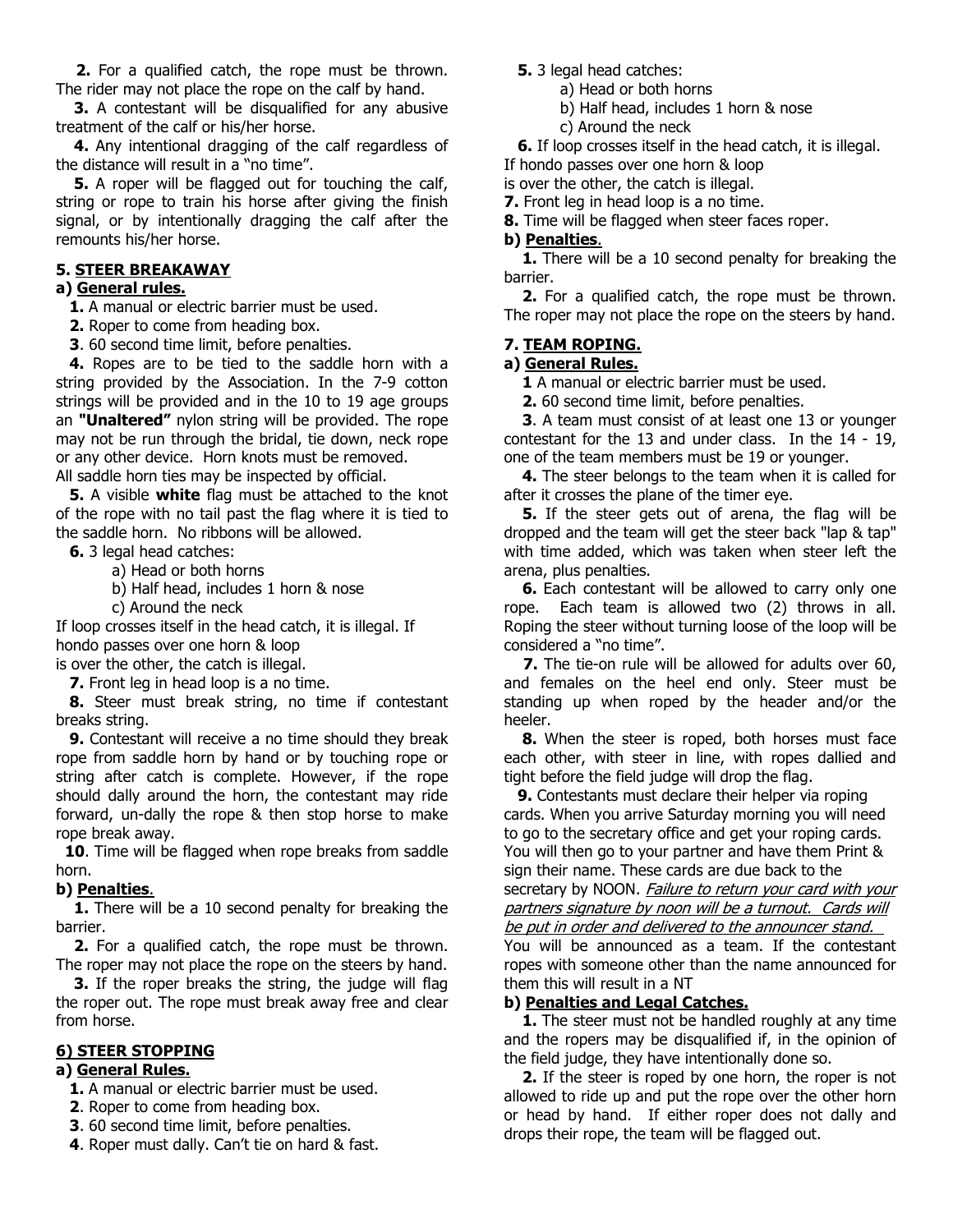**3.** Any questions as to catches in this event will be decided by the field judge.

 **4.** A legal head catch occurs when the head or

both horns, half of the head, or around the neck is roped.

 **5.** A legal heel catch occurs when any catch is behind both shoulders provided the rope goes up the heels. A one heel catch receives a five (5) second penalty. **No cross fires.** 

**6.** An illegal head catch occurs if only one horn is roped or a figure 8 is around horns or around the nose. A steer roped around the belly by the header is a "no time". If the rope crosses itself anywhere on the steer's head, and/or a front leg is roped at anytime, the team will receive a "no time".

 **7.** If the hondo passes over one horn and the loop over the other horn, the catch is illegal.

 **8.** There will be a 10 second penalty assessed for breaking the barrier.

## **Article XIII BARREL RACING, POLE BENDING & GOAT TYING/UNDECORATING RULES**

**CONTESTANTS CANNOT BE TIED OR RESTRAINED INTO SEAT OF THE SADDLE BY BELTS, ROPES, OR VELCRO. IF THEY ENTER THE ARENA STRAPPED TO THE SEAT OF THE SADDLE, THEY WILL BE DISQUALIFIED AND NO PARTICIPATION POINT WILL BE GIVEN.**

#### **ONCE HORSE PASSES FIRST MANNED GATE, A PARENT OR HELPER CANNOT SPANK THE HORSE.**

### **1. BARREL RACING.**

**a) Time Limit**. Each contestant will be allowed a 60 second time limit including all penalties, except the 6 and under age group.

## **b) General Rules**.

 **1.** There will be one electric timer during each timed event and backup timer by judge flag for backup. If the electric timer malfunctions 3 times and/or cannot be repaired quickly, we will go 100% with backup times. If the time is missed, the contestant will have the option to run at that time or be dropped to the bottom of that same age group for that event. All penalties will be carried forward.

 **2**. Permanent markers will be put on the fence for the electric eyes. The electric eyes should be placed on the start/finish line no closer together than the width of the first two barrels. Barrels are not to be used as stands for the electric timer devices.

**3.** There will be a drag between each age group. If there are more than 10 contestants in the age group, there will be a drag after half of the racers. If there is an odd number in the age group, the drag will be after the highest half is complete. In the 6 & under age group we will drag once at half. However, if conditions warrant, the racing directors may change the drag.

 **4.** Exhibition Barrels will not be run on the same stakes as the official race in any arena. This may be changed at the discretion of the directors due to arena conditions.

 **5.** Both ends of the barrels must be intact.

**6.** The draw for position in this racing event will be done by a minimum of 1 director and 1 assistant in the presence of the Rodeo Secretary or the computer program. The draw will be final.

 **7.** In the 6 & Under barrel racing class, if a contestant requires assistance via lead line only the participation point will be given, and they will not be allowed to place in their class for that run.

### **c) Event Rules.**

 **1.** Where the arena will permit, a standard pattern is recommended. The first and second barrels will be sixty (60) feet from the start/finish line, ninety (90) feet between the first and second barrels, and one hundred and five (105) feet from the first to the third barrel and the second to third barrels. A standard barrel pattern will not be exceeded. However, the pattern will ultimately be determined by the arena size, always with adequate room from the start/finish line to the end of the arena to stop.

 **2.** If the standard pattern is too large for the available space, the pattern should be reduced five yards at a time until the pattern fits the arena. Adequate space must remain between the barrels and any obstacle. The distance from barrel number 3 to the finish line need not be reduced five yards at a time if there is sufficient room for the horse to stop. When measuring the area for the barrel course, allow ample room for horses to complete their turns and stop at the finish. It is recommended there be at least 45 feet from the start/finish line to the end of the arena, at least 20 feet from barrel 1 and 2 to the fence and at least 36 feet from barrel 3 to the end of the arena, if the arena conditions permit.

**3.** The cloverleaf pattern is the only approved pattern in this event.

 **4.** Touching the barrel is permitted by the horse or contestant.

 **5.** The contestant may start on either the right or left barrel.

 **6.** The Open Barrel contestants will have no age requirement but will abide by all other rules.

#### **d) Penalties.**

 **1.** Knocking over a barrel is a 5 second penalty, per barrel. Should the barrel be knocked over and it sets up on its opposite end, the 5-second penalty will be applied.

 **2**. Failure to follow the cloverleaf pattern will receive a "no time". A broken pattern shall be defined as a contestant/horse breaking their forward motion to retrace their tracks in order to finish the pattern and/or passing the plane of the barrel on the offside. Example: Should a contestant run by a barrel and have to back up or turn around and retrace their tracks, this would be considered a broken pattern.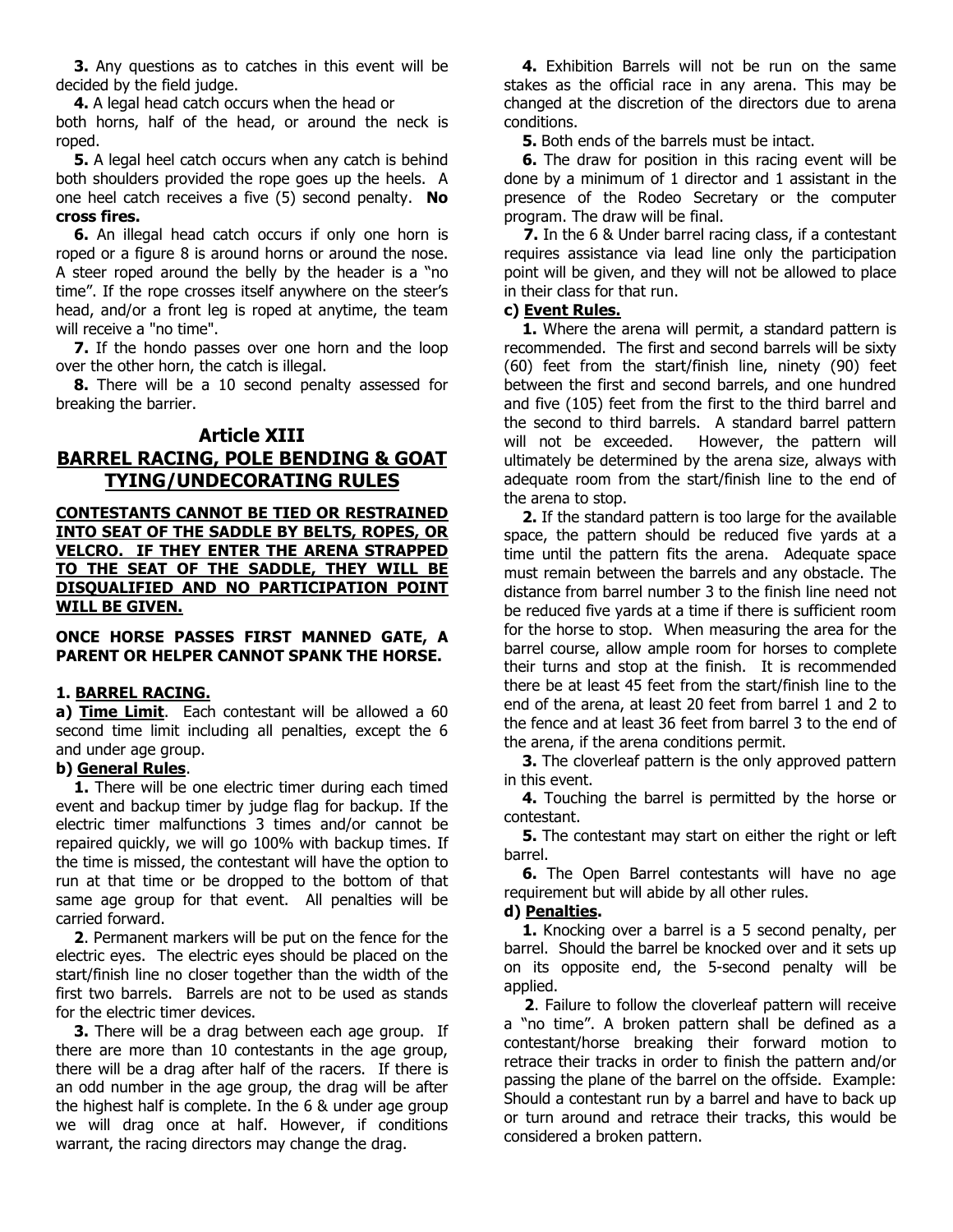**3.** Any contestant crossing the finish line before the pattern is complete will receive a "no time".

 **4.** If the contestant's horse breaks the timer light, by backing through it before starting the pattern, the time will be considered started.

 **5.** If the contestant's horse breaks the timer light after completing the pattern, before exiting the arena this will result in a no time

#### **e) Reruns.**

**1.** No rerun will be given due to faulty or broken equipment furnished by the contestant.

### **2. POLE BENDING.**

**a) Time Limit.** Each contestant will be allowed a 60 second time limit including all penalties, except the 6 and under age group.

## **b) General Rules**.

**1.** There will be one electric timer during each timed event and backup timer by judge flag for backup. If the electric timer malfunctions 3 times and/or cannot be repaired quickly, we will go 100% with backup times. If the time is missed, the contestant will have the option to run at that time or be dropped to the bottom of that same age group for that event. All penalties will be carried forward.

 **2.** Permanent markers will be put on the fence for the electric eyes. Barrels are not to be used as stands for the electric timer devices.

**3.** There will be a drag between each age group. If there are more than 10 contestants in the age group, there will be a drag after half of the racers. If there is an odd number in the age group, the drag will be after the highest half is complete. In the 6 & under age group we will drag once at half. However, if conditions warrant, the racing directors may change the drag.

 **4**. The draw for position in this racing event will be done by a minimum of 1 director and 1 assistant in the presence of the Rodeo Secretary or the computer program. The draw will be final.

 **5**. In the 6 & Under pole bending class, if a contestant requires assistance via lead line only the participation point will be given, and they will not be allowed to place in their class for that run.

### **c) Event Rules.**

**1.** There will be six (6) poles used of equal height (6) ft. to 7 ft. tall), NOT constructed in a manner that might cause injury to rider or animal. The base of the poles will be made of rubber.

 **2.** The first pole shall be 21 feet from the timer start/finish line with all other poles 21 feet apart and if the arena allows a minimum of 21 feet from the back fence.

 **3.** Poles must be set in a straight line.

 **4.** Touching the poles is permitted by the horse or contestant.

 **5.** A horse may start either to the right or left of the first pole and then run the remainder of the pattern accordingly.

**1.** There will be a five (5) second penalty for each pole knocked down and hits the ground. If the pole rights itself, after hitting the ground, a 5 second penalty will still be assessed.

 **2.** Failure to follow the Pole Bending pattern will receive a "no time". A broken pattern shall be

defined as a contestant/horse breaking their forward motion in order to retrace their tracks, stopping, circling, backing, or reversing direction of movement to correct an improper pass to finish the pattern and/or passing the plane of the pole on the offside.

 **3.** If a pole is knocked down and the contestant does not follow the weave pattern around the original base pattern of the fallen pole, it is considered a broken pattern.

 **4.** If the horse re-crosses the starting line at any time before the pattern is completed, the pattern will be considered broken and the contestant will receive a "no time".

 **5.** If the contestant's horse breaks the timer light, by backing through it before starting the pattern, the time will be considered started.

 **6.** If the contestant's horse breaks the timer light after completing the pattern, before exiting the arena this will result in a no time

## **e) Re-Runs.**

**1.** No rerun will be given due to faulty or broken equipment furnished by the contestant. 

## **3. GOAT-TYING.**

**a) Time Limit.** Each contestant will be allowed a 60 second time limit including all penalties.

### **b) General Rules.**

**1.** The starting lines in goat tying will be subject to ground rules.

 **2.** The time will start when the horse's nose crosses the start line.

**3.** The collars must be the same and snug fitting. Ropes must be the same length and goats the same size and weight for each age group.

 **4.** The field judge will stand in identical places each run.

**5.** The goat handlers must stand directly behind the goat. The judges will position themselves, so they are able to have a clear view of the goat, rope and horse.

 **6.** To qualify as a legal tie, there will be at least one complete wrap around at least three legs, and a half hitch, hooey or knot. The contestant must tie the goat by hand with no pre-made wraps, coils, knots, hooeys or half hitch.

### **c) Event Rules.**

 **1.** The goat will be staked on a 10-foot rope and at maximum 100 feet from the start line, if possible.

**2.** The stake should be completely under ground so that no part of it is visible or aboveground.

**3.** The goat handlers are to release the goat when the horse crosses the start line.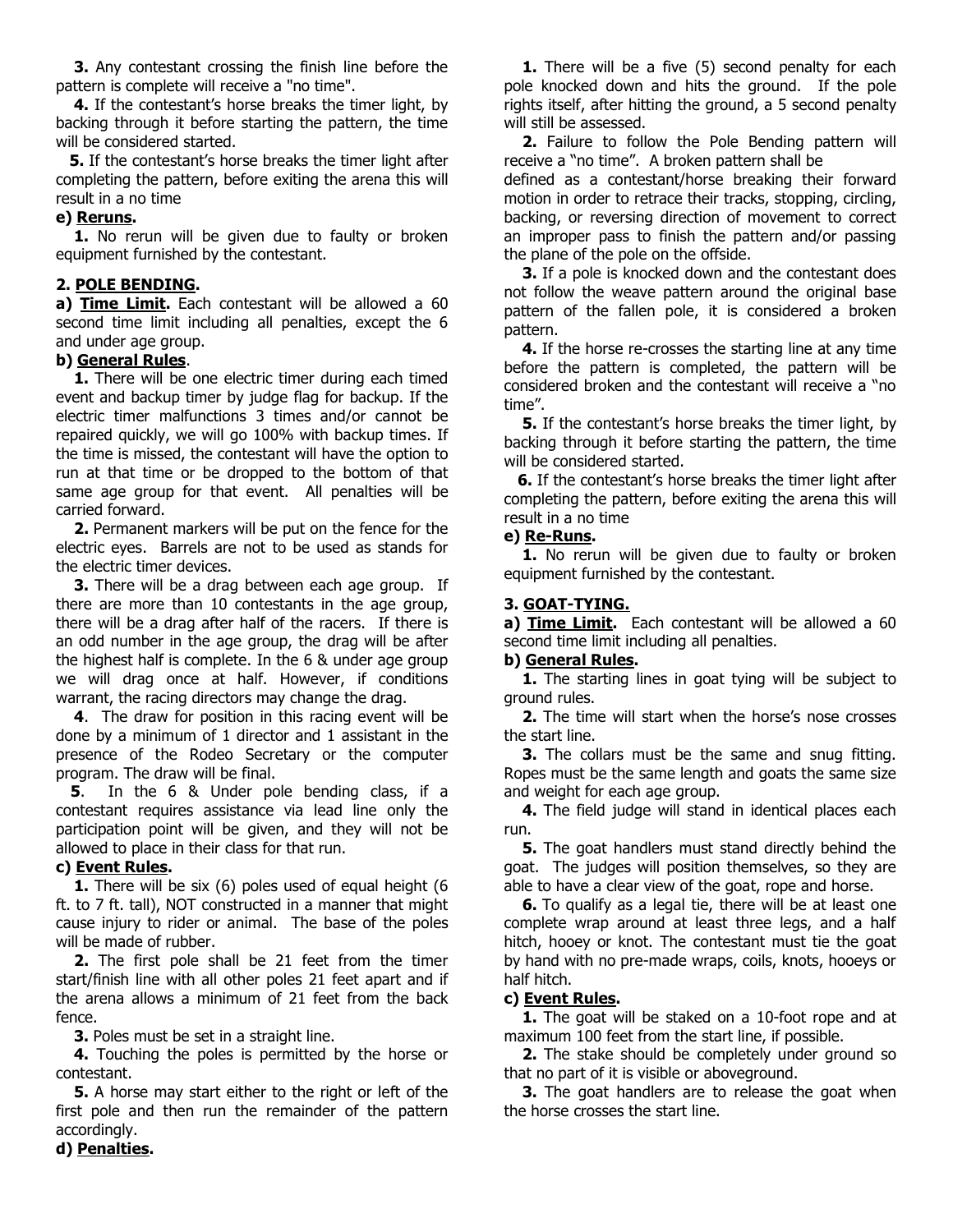**4.** The contestant must be mounted on a horse and must ride from the starting line to the goat, dismount from the horse and throw the goat by hand.

 **5.** If the goat is down when the contestant reaches it, goat must be elevated high enough that it has the opportunity to regain its feet and then stand clear of the goat when the tie is finished.

 **6.** The goat's legs must remain crossed and tied for 6 seconds after the completion of the tie.

 **7.** Time will stop when the contestant signals the completion of the tie.

 **8.** The contestant must move back three (3) feet from the goat before the judge will start the six (6) second time limit on the tie - for the goat's legs to remain crossed and tied. If contestant gets rope that is holding goat wrapped around their leg, they may ask the judge if they can remove it. After getting permission from judge, removing rope and moving back three (3) feet their six (6) second time limit will start.

**9.** The judge will watch the goat. If the goat gets up, the judge will stop the watch and judge accordingly. The judge must show the time recorded on the watch if the contestant request.

 **10.** After the contestant has touched the goat if for any reason the goat breaks free from the rope it is the contestant's goat.

#### **d) Penalties**.

 **1.** The tie will be passed on by a field judge and if it is not secure for 6 seconds, the contestant will receive a "no time".

**2.** The contestant will receive a "no time" for touching the string after signaling that the tie is finished.

 **3.** If the contestant's horse crosses over the rope or goat, or if the contestant's horse comes in contact with the goat or rope at any time before the flag has dropped, a 10 second penalty will be assessed to the run.

 **4.** If the goat should break away because of the fault of the horse, the contestant will receive a "no time".

## **e) Reruns.**

 **1.** No rerun will be given due to faulty or broken equipment furnished by the contestant.

 **2.** Should the timer malfunction, the contestant will be given a rerun at a time designated by the directors and all penalties will apply.

 **3.** If the judge sees he/she has made an error in flagging, he/she must declare a rerun before the contestant leaves the arena.

### **4. GOAT-UNDECORATING.**

#### **a) General Rules.**

**1.** The starting lines in goat tying will be subject to ground rules.

 **2.** The time will start when the horse's nose crosses the start line.

**3.** The collars must be the same and snug fitting. Ropes must be the same length and goats the same size and weight for each age group.

 **4.** The field judge will stand in identical places each run.

**5.** The goat handlers must stand directly behind the goat. The judges will position themselves, so they are able to have a clear view of the goat, rope and horse.

 **6.** After the contestant has touched the goat if for any reason the goat breaks free from the rope it is the contestant's goat.

#### **c) Event Rules.**

 **1.** The goat will be staked on a 10-foot rope and at maximum 100 feet from the start line, if possible.

 **2.** The stake should be completely underground so that no part of it is visible or aboveground.

**3.** The goat handlers are to release the goat when the horse crosses the start line.

 **4.** The contestant must be mounted on a horse and must ride from the starting line to the goat, dismount from the horse and throw the goat by hand.

 **5.** Time will stop when the contestant removes ribbon and hands are up.

 **6.** All ribbons should be easy to remove, the same size and material for each contestant, and placed just above the head of the tail. If the ribbon comes off before the contestant can remove it, the contestant must strip the goat's tail. Any part of the ribbon is legal and must be shown to the Judge.

 **7**. In the Goat Undecorating class, if a contestant requires assistance via lead line only the participation point will be given, and they will not be allowed to place in their class for that run. Parents or helpers must not interfere with the horse or contestant once the timer is started or it will result in a No Time for the contestant. Any parent in the arena must stay behind the timer or the judge until the flag is dropped or it will result in a NT.

### **d) Penalties**.

 **1.** If the contestant's horse crosses over the rope or goat, or if the contestant's horse comes in contact with the goat or rope at any time before the flag has dropped, a 10 second penalty will be assessed to the run.

 **2.** If the goat should break away because of the fault of the horse, the contestant will receive a "no time".

#### **e) Reruns.**

**1.** No rerun will be given due to faulty or broken equipment furnished by the contestant.

 **2.** Should the timer malfunction, the contestant will be given a rerun at a time designated by the directors and all penalties will apply.

 **3.** If the judge sees he/she has made an error in flagging, he/she must declare a rerun before the contestant leaves the arena.

#### **ALL THE ABOVE-MENTIONED SPEED EVENTS, (BARRELS, POLES & GOAT TYING) WILL BE RUN WITH A CLOSED GATE. NO EXCEPTIONS.**